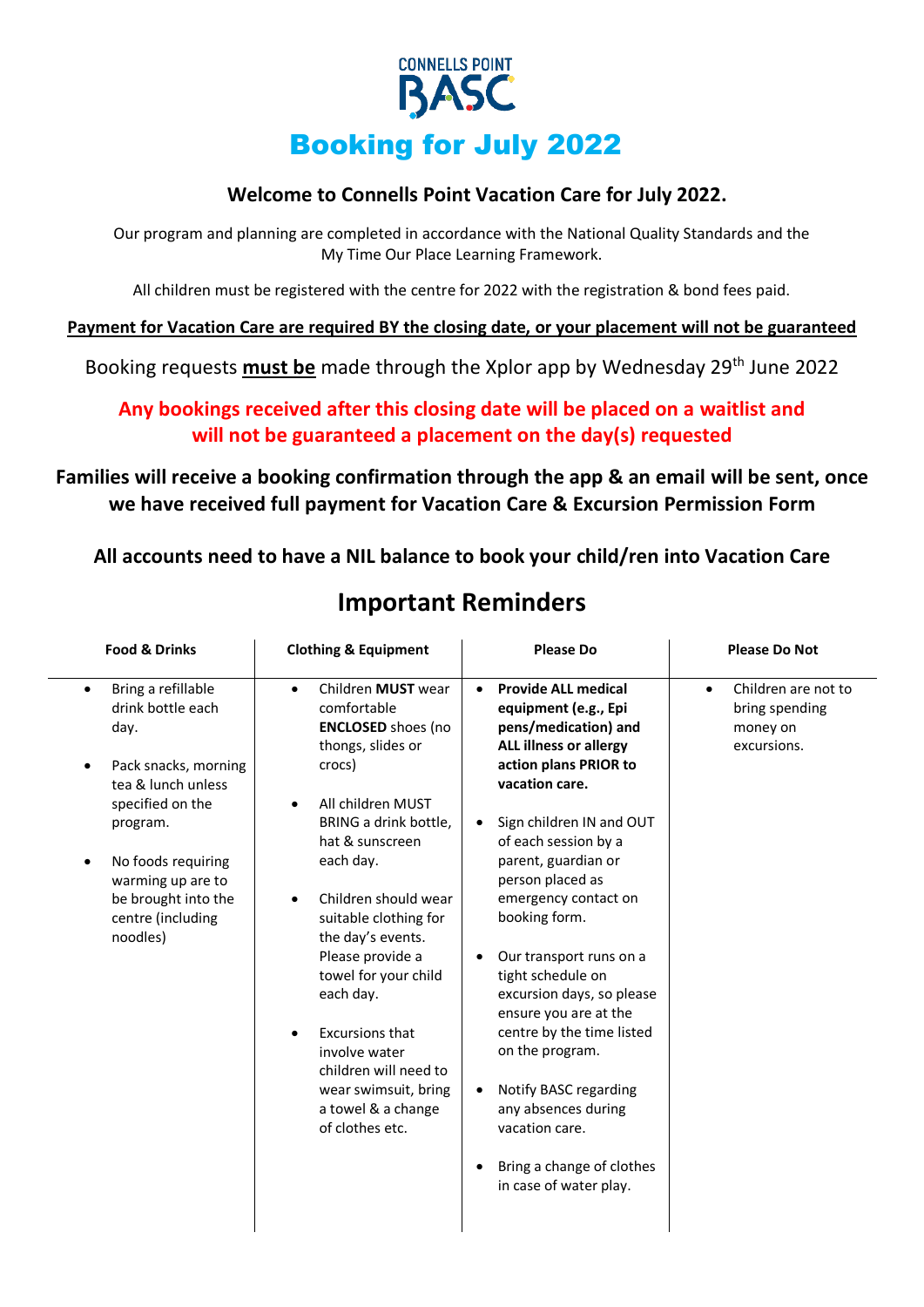# **Excursion Permissions form must be completed.**

A Risk Assessment has been conducted for each of these trips and is available for you to view at the centre.

#### **Tuesday 5th July 2022**

#### **Event Cinema Westfield Hurstville**

Leaving centre for approx. 5 hours between 8:45am and 2.30pm. We will walk from the centre to the bus stop on Connells Point Road, opposite the school & where we will take the 953 public bus to Hurstville Station. We will walk from the station over to Westfield Hurstville, to the Hurstville cinemas & watch a G or PG movie. On completion of the movie, we will use the same route in reverse for the return trip back to the centre. Maximum 40 children and 5 Educators (1:15 ratio)

| I give permission for |           | to leave the centre for the above |
|-----------------------|-----------|-----------------------------------|
| excursion.            |           |                                   |
| Parent/guardian name  | Signature | Date                              |

## **Thursday 7 th July 2021**

### **Zone Bowling Southgate Sylvania**

Leaving the centre for approx. 5.5 hours between 9am and 2.30pm.

We will walk from the centre down Connells Point Rd to the South Hurstville shops bus stop on Connells Point Rd, where we will catch the 970 or 971 (public bus and walk down Port Hacking Rd) to the Zone Bowling Alley. We will participate in 2 games of Ten Pin Bowling. When we have finished, we will use the same route in reverse for our return trip back to the centre.

Maximum 40 children and 3 Educators (1:15 ratio)

| I give permission for |           | to leave the centre for the above |
|-----------------------|-----------|-----------------------------------|
| excursion.            |           |                                   |
| Parent/guardian name  | Signature | Date                              |

## **Monday 11th July 2022**

## **Jubilee Park Mortdale**

Leaving the centre for approx. 5 hours between 11am and 4pm.

We will walk from the centre to the bus stop on Connells Point Rd, opposite the school where we will take the 953 public bus to Hurstville Station. We will alight from the bus at Ormonde Parade bus stop and proceed to walk to Hurstville Station. Then we will catch a train to Mortdale station where we will walk to Jubilee Park. We will use the same route in reverse for our return trip back to the centre.

Maximum 40 children and 3 Educators (1:15 ratio)

| I give permission for |           | to leave the centre for the above |
|-----------------------|-----------|-----------------------------------|
| excursion.            |           |                                   |
| Parent/guardian name  | Signature | Date                              |

### **Wednesday 13th July 2022**

#### **Pinnacle RSL South Hurstville**

Leaving the centre for approx. 4 hours between 11:30am and 3:00pm.

| We will walk from the centre along Connells Point Rd to the Pinnacle RSL South Hurstville where we will have lunch   |
|----------------------------------------------------------------------------------------------------------------------|
| followed by a fast-paced game of Bingo. We will use the same route in reverse for our return trip back to the centre |
| Max 40 children and 3 Educators (1:15)                                                                               |

| I give permission for |           | to leave the centre for the above |
|-----------------------|-----------|-----------------------------------|
| excursion.            |           |                                   |
| Parent/guardian name  | Signature | Date                              |